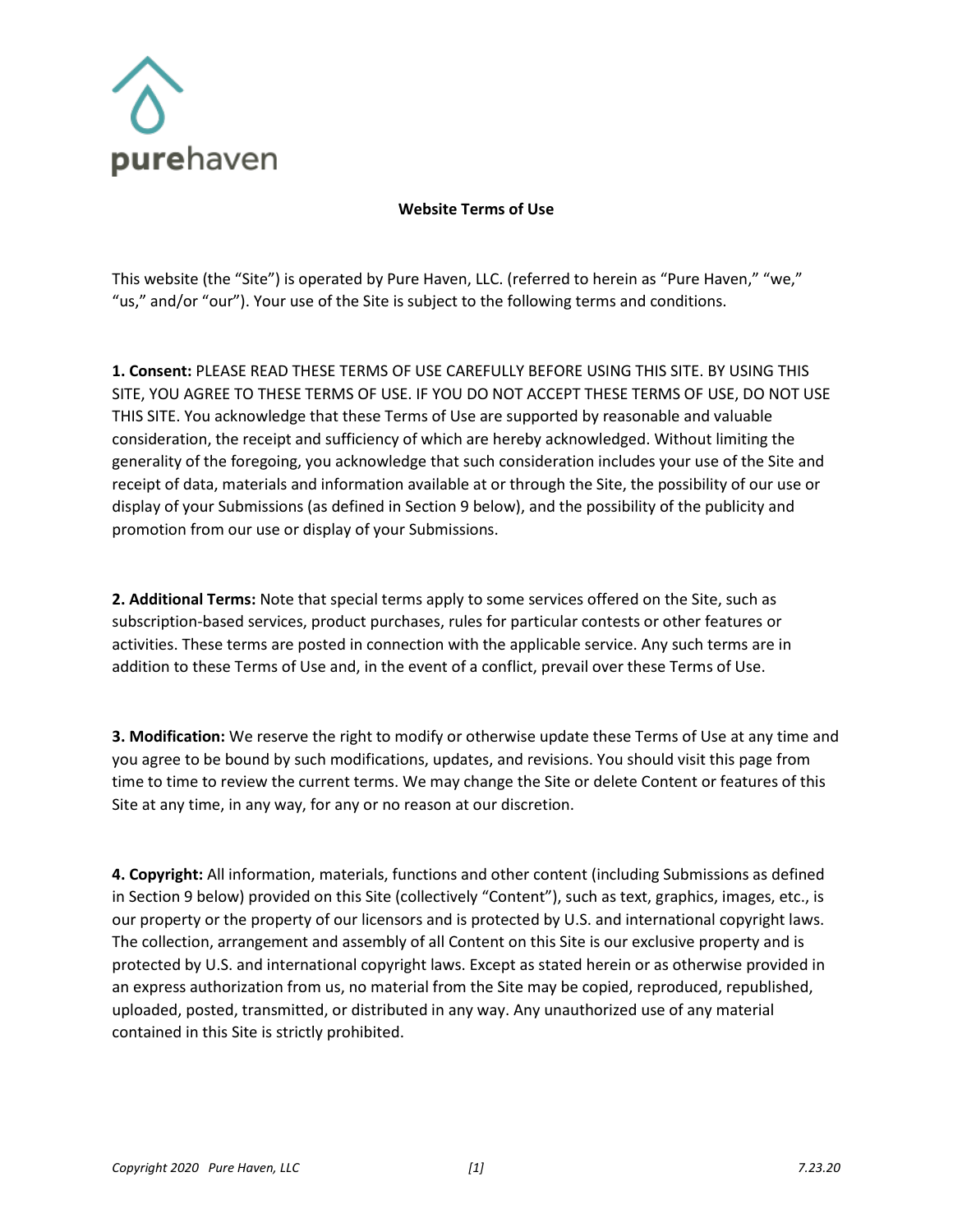**5. Trademarks:** Unless otherwise noted, the trademarks, service marks, trade dress, trade names, and logos (collectively "Trademarks") used and displayed on this Site are our registered and/or unregistered Trademarks and the Trademarks of our licensors. Nothing on this Site should be construed as granting, by implication, estoppel, or otherwise, any license or right to use any Trademark displayed on the Site. Our Trademarks and those of our licensors may not be used in connection with any product or service that is not ours, in any manner that is likely to cause confusion among customers, or in any manner that disparages or discredits us.

**6. Use of Site and Content:** We grant you a limited license to access and make personal use of the Site and the Content, subject to these Terms of Use. Neither this Site nor any portion of this Site or any Content may be reproduced, duplicated, copied, sold, resold, or otherwise exploited for any commercial purpose that is not expressly permitted by us in writing.

**7. Linking:** Links to third party web sites may be provided on this Site. If so, they are provided solely as a convenience to you. If you use such links, you will leave this Site. We have not reviewed all such thirdparty sites (if any) and do not control and are not responsible for any of these web sites and their content. We do not endorse or make any representations about such web sites or any information or materials found there, or any results that may be obtained from using them. If you access any thirdparty web sites linked from this Site, you do so at your own risk.

You may allow other sites to link to this Site so long as the website linking to this Site:

- Shall not imply, either directly or indirectly, that Pure Haven is endorsing its products or services;
- Shall not use any of our Trademarks or the Trademarks of our licensors;
- Shall not contain content or material that is or may be damaging to our reputation, considered offensive, controversial, or distasteful, and should only contain content that is appropriate for all age groups. The determination whether a site linking to the Site is offensive, controversial, distasteful, inappropriate for all ages, or potentially damaging to Pure Haven's reputation shall be in the sole discretion of Pure Haven;
- Shall not disparage us or our products in any way or otherwise negatively affect or harm our reputation and goodwill;
- Shall not present false or misleading information about us or the Pure Haven opportunity;
- Shall not misrepresent any relationship with us;
- Shall not replicate in any manner any content in the Site;
- Shall not create a browser or border environment around Site material; and
- Shall not violate any of the provisions of paragraph 12, below.

You agree that should you be requested to discontinue a link to the Site, you shall do so immediately. Failure to discontinue such link may result in termination of your Pure Haven business. We further reserve the right to seek legal redress and damages for any violation of this provision.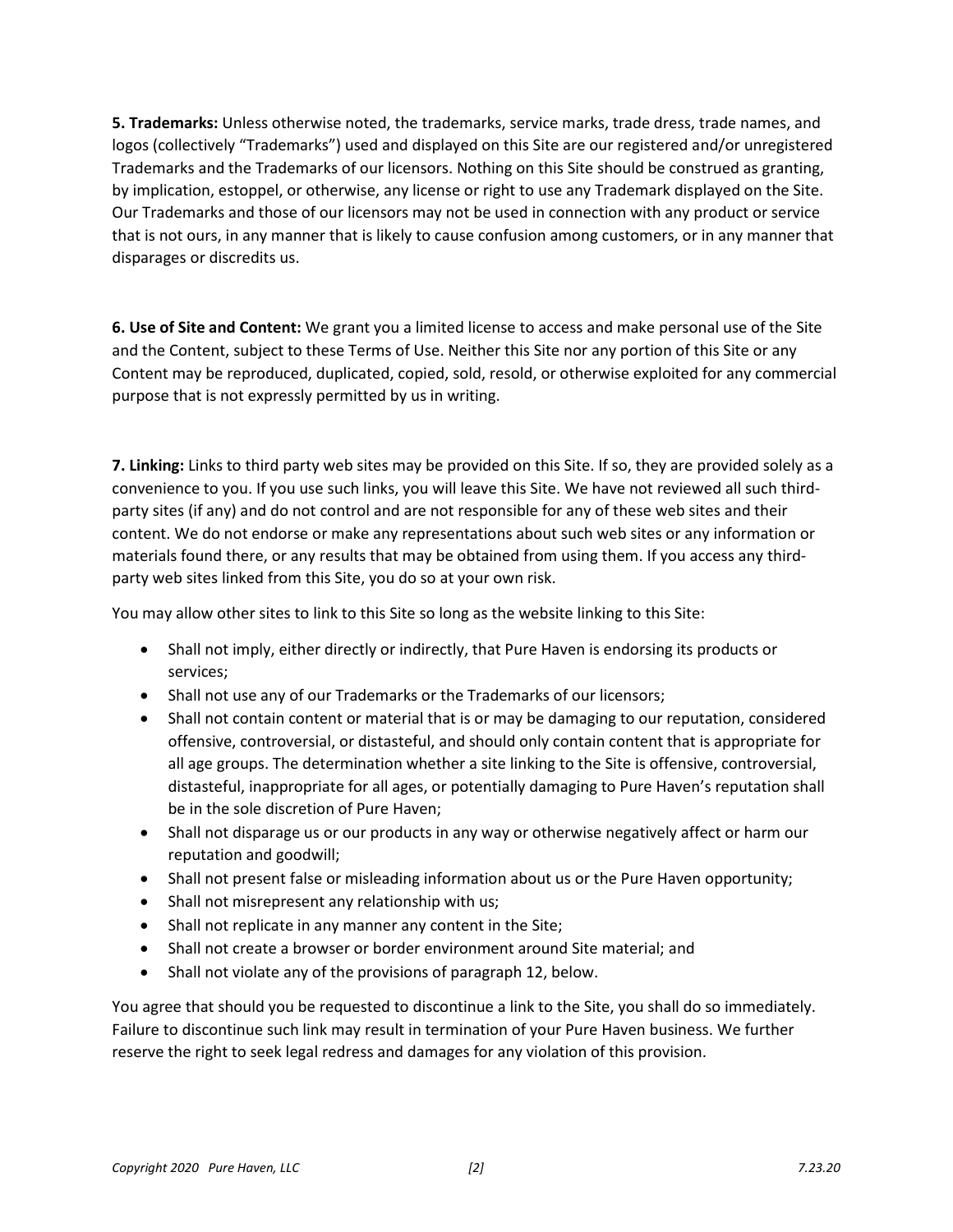**8. Confidential Information:** Confidential Information, including but not limited to the identities and contact information of a Pure Haven Independent Consultant is available for your access and viewing on the Site. The identities, contact information, sales, and purchase information (collectively "Confidential Information") is trade secret information belonging exclusively to Pure Haven. Such Confidential Information is provided to you in strictest confidence and may be used for the sole purpose of helping you to work with and build your Pure Haven independent business. You agree that, but for this agreement of confidentiality and nondisclosure, we would not provide you with this Confidential Information. Therefore, you shall not, on your own behalf, or on behalf of any other person, partnership, association, corporation, or other entity:

- Directly or indirectly disclose any Confidential Information to any third party;
- Directly or indirectly disclose the password or other access code to the Site;
- Allow any third-party to access any password-protected section of the Site;
- Use Confidential Information to compete with us or for any purpose other than promoting your Pure Haven business;
- Recruit or solicit any Consultant or Customer of Pure Haven listed on the Site, or in any manner attempt to influence or induce any Consultant or Customer of Pure Haven to alter their business relationship with Pure Haven; or
- Use or disclose to any person, partnership, association, corporation, or other entity any Confidential Information.

Access to the Site is a privilege, and not a right. We reserve the right to deny your access to the Site, or any part of the Site, at our sole discretion.

**9. Submissions:** For purposes of these Terms of Use, the word "Submissions" means advertisements, promotional material, graphics, audios, text, messages, ideas, concepts, suggestions, artwork, photographs, drawings, videos, audiovisual works, your and/or other persons' names, likenesses, voices, usernames, profiles, actions, appearances, performances, and/or other biographical information or material, and/or other similar materials that you submit, post, upload, embed, display, communicate, advertise, or otherwise distribute on or through this Site.

We are always pleased to receive your comments, suggestions, and Submissions regarding this Site, our products and services, and our opportunity. If you transmit to us, post, or upload any Submissions to or through this Site, you grant us and our affiliates a non-exclusive, royalty-free, perpetual, and irrevocable right to use, reproduce, modify, adapt, publish, translate, distribute, and incorporate such Submissions and the names identified on the Submissions throughout the world in any media for any and all commercial and noncommercial purposes.

By communicating a Submission to us, you represent and warrant that the Submission and your communication thereof conform to the Rules of Conduct set forth in Section 12 below and all other requirements of these Terms of Use and that you own or have the necessary rights, licenses, consents, and permissions, without the need for any permission from or payment to any other person or entity, to exploit, and to authorize us to exploit, such Submission in all manners contemplated by these Terms of Use. You agree that you shall not post or transmit to or from this Site any unlawful, threatening,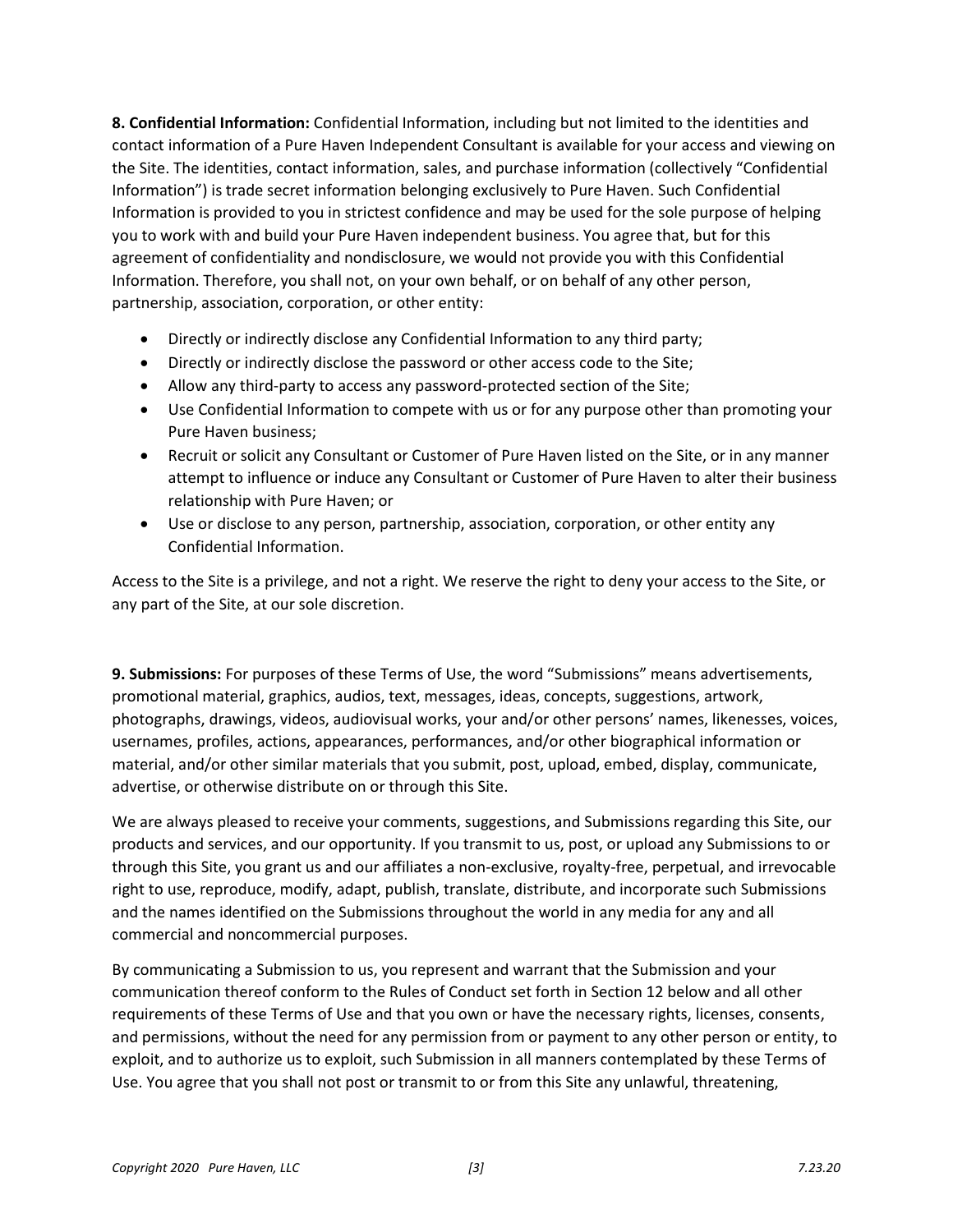libelous, defamatory, obscene, scandalous, inflammatory, pornographic, or profane material, or any other material that could give rise to any civil or criminal liability under the law. See Section 12 below.

**10. Accounts:** Some services on this Site permit or require you to create an account to participate in or to secure additional benefits. You agree to provide, maintain and update true, accurate, current, and complete information about yourself as prompted by our registration processes. You shall not impersonate any person or entity or misrepresent your identity or affiliation with any person or entity, including using another person's username, password, or other account information, or another person's name, likeness, voice, image, or photograph. You also agree to promptly notify us of any unauthorized use of your username, password, other account information, or any other breach of security that you become aware of involving or relating to this Site.

We may suspend or terminate your account and your ability to use the Site or any portion thereof for failure to comply with these Terms of Use or any special items related to a particular service.

Cancellation of your Pure Haven business for any reason will terminate your access to the Site.

Failure to pay your website fees, or any charge-back of your website fees, will terminate your access to the Site.

**11. Public Forums and Communication:** "Public Forum" means an area or feature offered as part of this Site that offers the opportunity for users to distribute Submissions for viewing by one or more Site users, including, but not limited to, a chat area, message board, instant messaging, mobile messaging, social community environment, profile page, conversation page, blog, or email function.

You acknowledge that Public Forums and features offered therein are for public and not private communications, and you have no expectation of privacy with regard to any Submission to a Public Forum. We cannot guarantee the security of any information you disclose through any of these media; you make such disclosures at your own risk.

You are and shall remain solely responsible for the Submissions you distribute on or through the Site under your username or otherwise by you in any Public Forum and for the consequences of submitting and posting the same. We have no duty to monitor any Public Forum.

You should be skeptical about information provided by others, and you acknowledge that the use of any Submission posted in any Public Forum is at your own risk. We are not responsible for, and we do not endorse, the opinions, advice, or recommendations posted or sent by users in any Public Forum and we specifically disclaim any and all liability in connection therewith.

We owe you no obligation, and therefore may refuse to post, deliver, remove, modify, or otherwise use or take any action with respect to any Submissions that you make to the Site.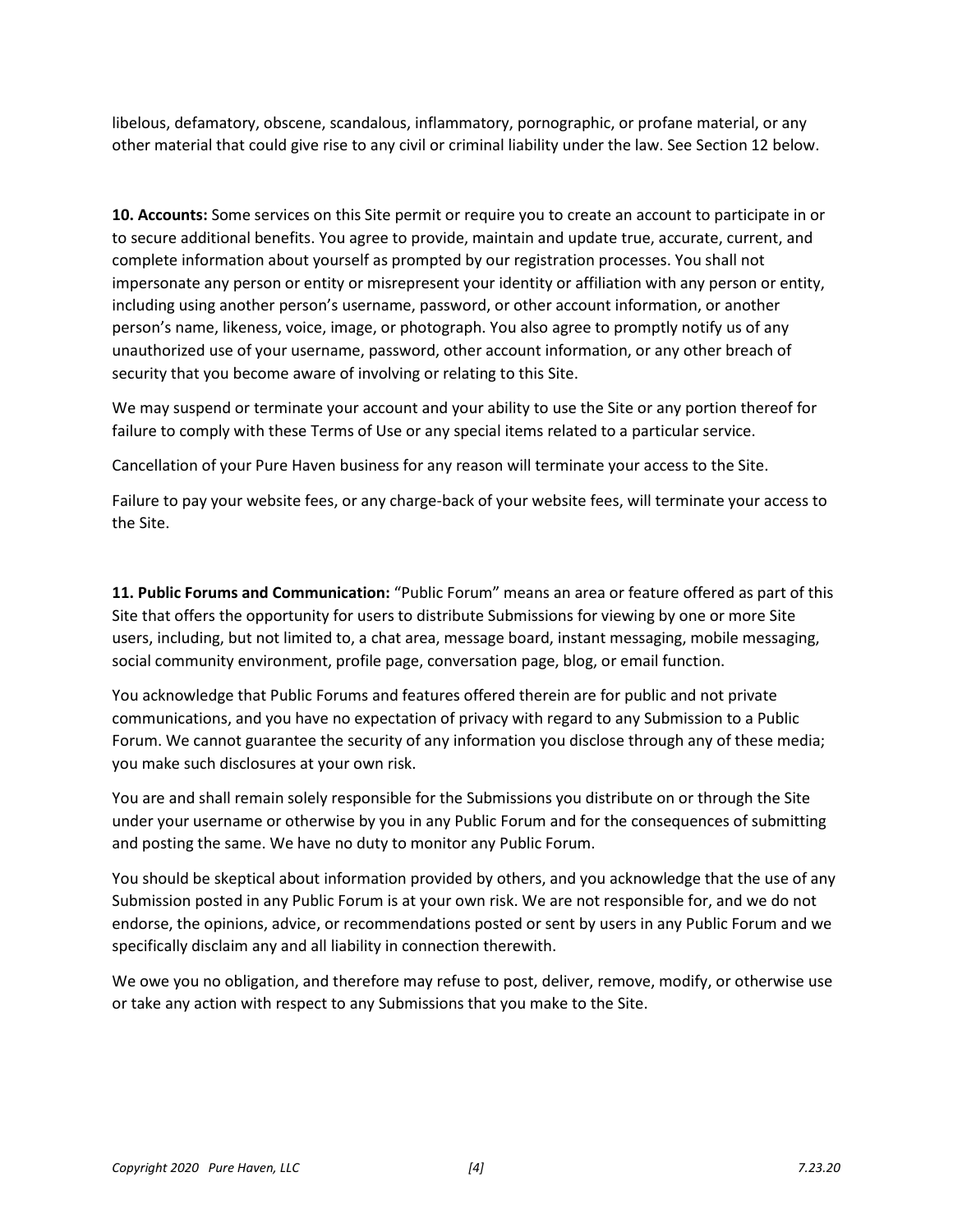**12. Rules of Conduct:** The following Rules of Conduct apply to the Site. By using the Site, you agree that you will not upload, post, or otherwise distribute to the Site any Submission, Content, or advertising that:

- Promotes the sale of Pure Haven's services, or directly or indirectly promotes or advertises any Pure Haven business opportunity;
- is defamatory, abusive, harassing, threatening, or an invasion of a right of privacy of another person; (b) is bigoted, hateful, or racially or otherwise offensive; (c) is violent, vulgar, obscene, pornographic, or otherwise sexually explicit; or (d) otherwise harms or can reasonably be expected to harm any person or entity;
- is illegal or encourages or advocates illegal activity or the discussion of illegal activities with the intent to commit them, including a Submission that is, or represents an attempt to engage in, child pornography, stalking, sexual assault, fraud, trafficking in obscene or stolen material, drug dealing and/or drug use, harassment, theft, or conspiracy to commit any criminal activity;
- infringes or violates any right of a third party including: (a) copyright, patent, trademark, trade secret or other proprietary or contractual rights; (b) right of privacy (specifically, you must not distribute another person's personal information of any kind without their express permission) or publicity; or (c) any confidentiality obligation;
- contains a virus or other harmful component, or otherwise tampers with, impairs or damages the Site or any connected network, or otherwise interferes with any person or entity's use or enjoyment of the Site; or
- (a) does not generally pertain to the designated topic or theme of the relevant Public Forum; (b) violates any specific restrictions applicable to a Public Forum, including its age restrictions and procedures; or (c) is antisocial, disruptive, or destructive, including "flaming," "spamming," "flooding," "trolling," and "griefing," as those terms are commonly understood and used on the Internet.

We cannot and do not assure that other users are or will be complying with the foregoing Rules of Conduct or any other provisions of these Terms of Use, and, as between you and us, you hereby assume all risk of harm or injury resulting from any such lack of compliance.

**13. Removal of Submissions:** We reserve the right, but disclaim any obligation or responsibility, to (a) refuse to post, or remove, any Submission from the Site that violates these Terms of Use; and (b) identify any user to third parties; and/or (c) disclose to third parties any Submission or personally identifiable information when we believe in good faith that such identification or disclosure will either (i) facilitate compliance with laws, including, for example, compliance with a court order or subpoena, or (ii) help to enforce these Terms of Use and/or protect the safety or security of any person or property, including the Site. Moreover, we retain all rights to remove Submissions at any time for any reason or no reason whatsoever.

**14. International:** The Site is intended for viewing and use in the United States. If this Site is viewed internationally, you are responsible for compliance with applicable local laws. We do not intend to provide our products or services outside the United States.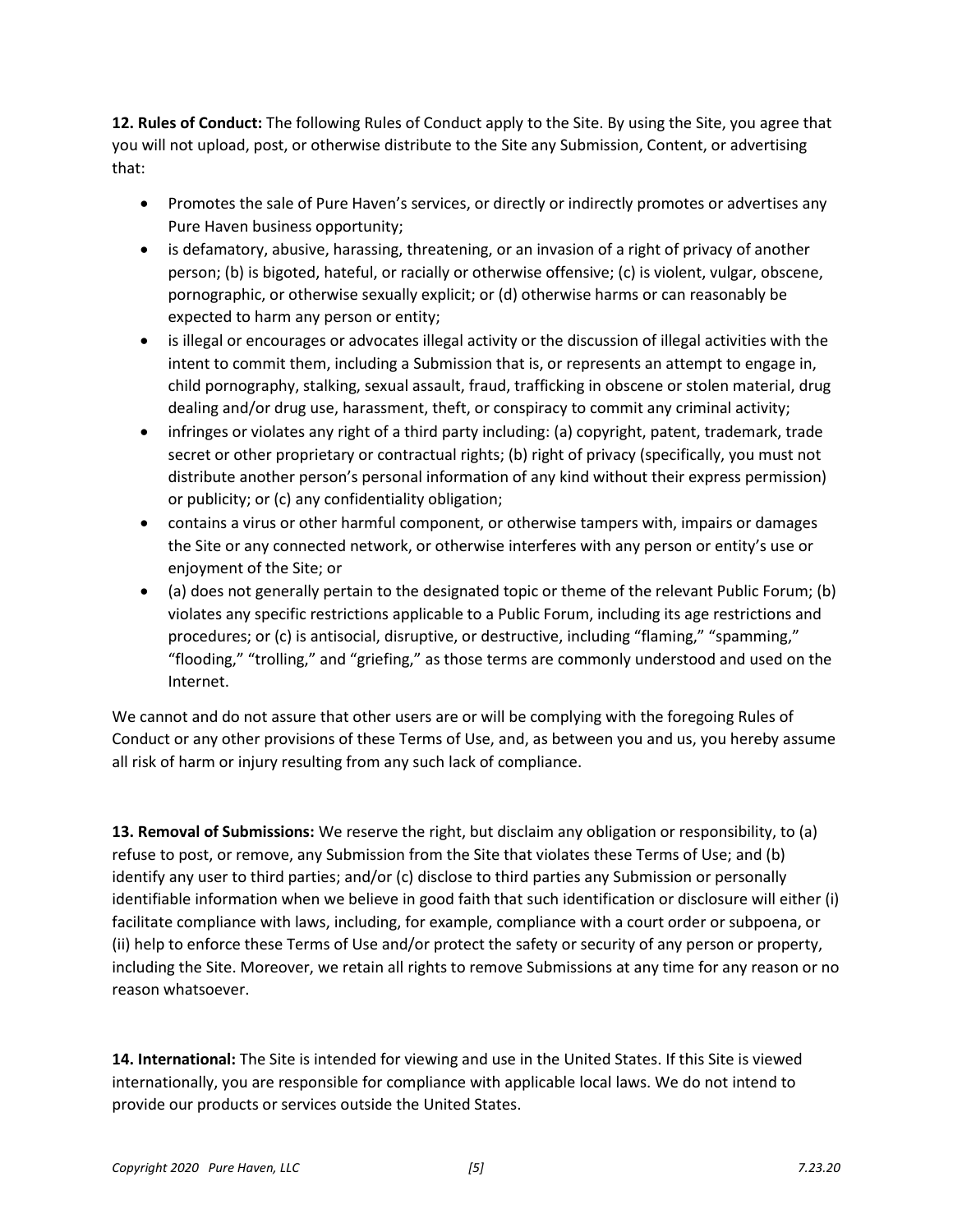**15. Privacy:** Pure Haven respects your privacy and the privacy of other visitors to the Site. To learn about our privacy practices and policies, please see our Privacy Policy.

**16. Children:** Pure Haven is committed to the safety of our children. Pure Haven does not knowingly collect any personal information from such children at this Site.

**17. Disclaimer of Warranties:** ALL CONTENT INCLUDED IN OR AVAILABLE THROUGH THIS SITE (THE "CONTENT") IS PROVIDED "AS IS" AND "AS AVAILABLE" AND WITHOUT WARRANTIES OF ANY KIND. TO THE FULLEST EXTENT PERMISSIBLE PURSUANT TO APPLICABLE LAW, WE DISCLAIM ALL WARRANTIES, EXPRESS OR IMPLIED, INCLUDING, BUT NOT LIMITED TO, IMPLIED WARRANTIES OF MERCHANTABILITY, FITNESS FOR A PARTICULAR PURPOSE, ACCURACY, COMPLETENESS, AVAILABILITY, SECURITY, COMPATABILITY, AND NONINFRINGEMENT. WE DO NOT WARRANT THAT THE CONTENT IS ACCURATE, ERROR-FREE, RELIABLE, OR CORRECT, THAT THIS SITE WILL BE AVAILABLE AT ANY PARTICULAR TIME OR LOCATION, THAT ANY DEFECTS OR ERRORS WILL BE CORRECTED, OR THAT THE SITE OR THE SERVERS THAT MAKE SUCH CONTENT AVAILABLE ARE FREE OF VIRUSES OR OTHER HARMFUL COMPONENTS. THIS SITE MAY INCLUDE TECHNICAL INACCURACIES OR TYPOGRAPHICAL ERRORS. YOU ASSUME THE ENTIRE COST OF ALL NECESSARY SERVICING, REPAIR OR CORRECTION. WE DO NOT WARRANT OR MAKE ANY REPRESENTATIONS REGARDINGTHE USE OR THE RESULTS OF THE USE OF ANY CONTENT. YOU HEREBY IRREVOCABLY WAIVE ANY CLAIM AGAINST US WITH RESPECT TO CONTENT AND ANY CONTENT YOU PROVIDE TO THIRD PARTY SITES (INCLUDING CREDIT CARD AND OTHER PERSONAL INFORMATION). WE MAY IMPROVE OR CHANGE THE PRODUCTS AND SERVICES DESCRIBED IN THIS SITE AT ANY TIME WITHOUT NOTICE. WE ASSUME NO RESPONSIBILITY FOR AND DISCLAIM ALL LIABILITY FOR ANY FRRORS. OR OMISSIONS IN THIS SITE OR IN OTHER DOCUMENTS WHICH ARE REFERRED TO WITHIN OR LINKED TO THIS SITE. SOME JURISDICTIONS DO NOT ALLOW THE EXCLUSION OF IMPLIED WARRANTIES, SO THE ABOVE EXCLUSION MAY NOT APPLY TO YOU.

The Content of the Site is not intended to, and does not, constitute legal, professional, medical, or healthcare advice or diagnosis, is not intended to be a substitute for such advice, and may not be used for such purposes. Always seek the advice of your physician with any questions you may have regarding a medical condition. You should not act or refrain from acting on the basis of any of the Content included in, or accessible through, the Site without seeking the appropriate legal, medical, or other professional advice. Reliance on any information appearing on the Site is strictly at your own risk.

The Site may contain the opinions and views of other users. Given the interactive nature of the Site, we cannot endorse, guarantee, or be responsible for the accuracy, efficacy, or veracity of any content generated by other users.

**18. Limitation of Liabilities:** UNDER NO CIRCUMSTANCES, INCLUDING NEGLIGENCE, SHALL WE, OUR LICENSORS OR LICENSEES, OR ANY OF THE FOREGOING ENTITIES' RESPECTIVE RESELLERS, DISTRIBUTORS, SERVICE PROVIDERS, OR SUPPLIERS, BE LIABLE TO YOU OR ANY OTHER PERSON OR ENTITY FOR ANY DIRECT, INDIRECT, INCIDENTAL, SPECIAL OR CONSEQUENTIAL DAMAGES, INCLUDING LOST PROFITS, PERSONAL INJURY (INCLUDING DEATH) AND PROPERTY DAMAGE OF ANY NATURE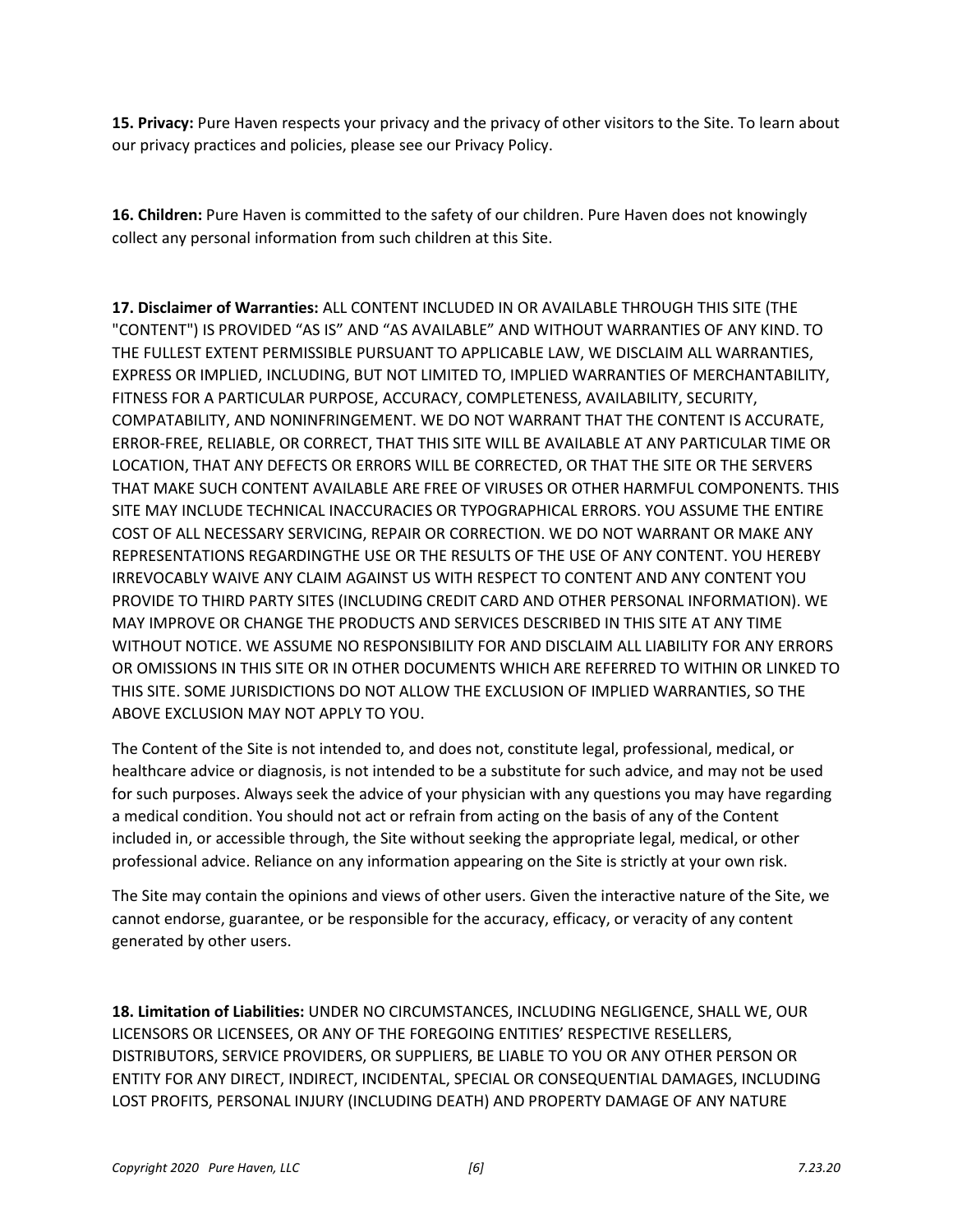WHATSOEVER, THAT RESULT FROM (A) THE USE OF, OR THE INABILITY TO USE, THIS SITE OR CONTENT, OR (B) THE CONDUCT OR ACTIONS, WHETHER ONLINE OR OFFLINE, OF ANY OTHER USER OF THE SITE OR ANY OTHER PERSON OR ENTITY, EVEN IF WE HAVE BEEN ADVISED OF THE POSSIBILITY OF SUCH DAMAGES. IN NO EVENT SHALL OUR TOTAL LIABILITY TO YOU FOR ALL DAMAGES, LOSSES, AND CAUSES OF ACTION WHETHER IN CONTRACT, TORT (INCLUDING NEGLIGENCE) OR OTHERWISE EXCEED THE AMOUNT PAID BY YOU, IF ANY, OR \$100 (WHICHEVER IS LESS) FOR ACCESSING OR PARTICIPATING IN ANY ACTIVITY RELATED TO THE SITE. MOREOVER, UNDER NO CIRCUMSTANCES SHALL WE, OUR LICENSORS OR LICENSEES, OR ANY OF THE FOREGOING ENTITIES' RESPECTIVE RESELLERS, DISTRIBUTORS, SERVICE PROVIDERS, OR SUPPLIERS, BE HELD LIABLE FOR ANY DELAY OR FAILURE IN PERFORMANCE RESULTING DIRECTLY OR INDIRECTLY FROM AN ACT OF FORCE MAJEURE OR CAUSES BEYOUND OUR OR THEIR REASONABLE CONTROL.

WE MAY TERMINATE YOUR FURTHER ACCESS TO THE SITE OR CHANGE THE SITE OR DELETE CONTENT OR FEATURES IN ANY WAY, AT ANY TIME, AND FOR ANY REASON OR NO REASON.

THE LIMITATIONS, EXCLUSIONS AND DISCLAIMERS IN THIS SECTION AND ELSEWHERE IN THESE TERMS OF USE APPLY TO THE MAXIMUM EXTENT PERMITTED BY APPLICABLE LAW.

**19. Governing Law, Jurisdiction and Venue:** This Site is created and controlled by us in the State of Utah. The laws of the State of Utah govern these Terms of Use, without giving effect to any principles of conflicts of laws. You agree that any action at law or in equity arising out of or relating to these Terms of Use or the Site shall be filed, and that jurisdiction and venue properly lies exclusively in the U.S. District Court for the Districts of Utah, or the state courts located in Salt Lake County, State of Utah, and you hereby consent and submit to the personal jurisdiction of such courts for the purposes of litigating any such action.

**20. General Provisions:** We make no representations that the Content on the Site is appropriate or available for use in any particular location. Those who choose to access the Site do so on their own initiative and are responsible for compliance with all applicable laws including any applicable local laws.

If any provision of these Terms of Use shall be unlawful, void or for any reason unenforceable, then that provision shall be severed from these Terms of Use and shall not affect the validity and enforceability of any remaining provisions.

No waiver of any provision of these Terms of Use by us shall be deemed a further or continuing waiver of such provision or any other provision, and our failure to assert any right or provision under these Terms of Use shall not constitute a waiver of such right or provision.

YOU AGREE THAT ANY CAUSE OF ACTION YOU MAY HAVE ARISING OUT OF OR RELATED TO THESE TERMS OF USE OR THE SITE MUST COMMENCE WITHIN ONE (1) YEAR AFTER THE CAUSE OF ACTION ACCRUES; OTHERWISE, SUCH CAUSE OF ACTION SHALL BE PERMANENTLY BARRED.

Supply of goods, services and software through the Site is subject to United States export control and economic sanctions requirements. By acquiring any such items through the Site, you represent and warrant that your acquisition comports with and your use of the item will comport with those